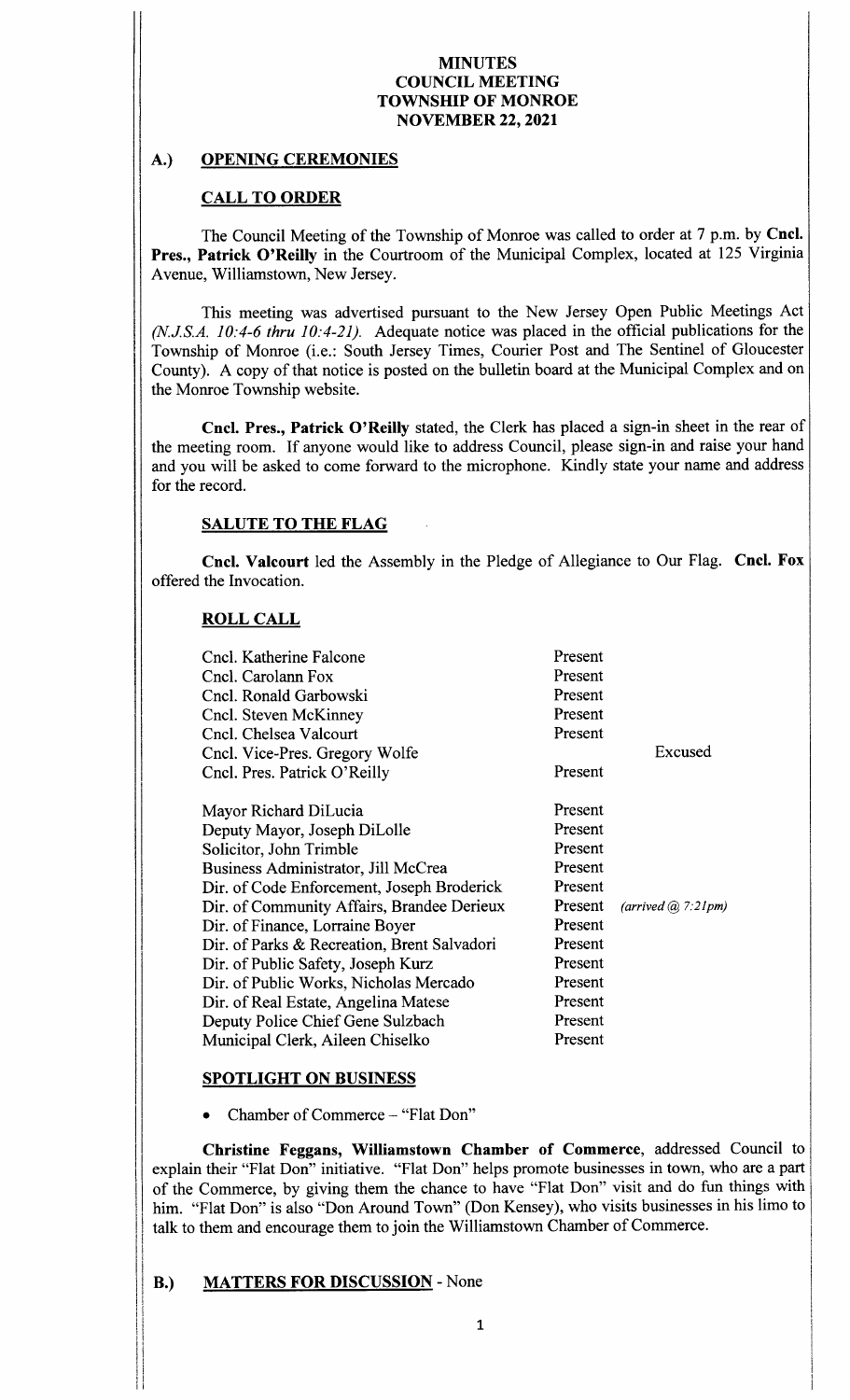## C.) QUESTIONS REGARDING RESOLUTIONS SCHEDULED - None

## D.) QUESTIONS REGARDING ORDINANCES SCHEDULED - None

#### E.) APPROVAL OF MINUTES

Cncl. Garbowski made <sup>a</sup> motion to approve the minutes as submitted of the Council Meeting of October 25, 2021. The motion was seconded by Cncl. Valcourt and unanimously approved by all members of Council in attendance.

#### F.) CORRESPONDENCE – None

## G.) RESOLUTIONS

i li

Cncl. Garbowski made a motion to open the public portion for Resolutions scheduled. The motion was seconded by Cncl. Valcourt and unanimously approved by all members of Council in attendance. With no one wishing to speak, Cncl. Fox made <sup>a</sup> motion to close the public portion for Resolutions scheduled. The motion was seconded by Cncl. Garbowski and unanimously approved by all members of Council in attendance.

Cncl. Garbowski made <sup>a</sup> motion to bracket for approval, by Consent Agenda, Resolutions R:214-2021 through R:227-2021. The motion was seconded by Cncl. Valcourt and unanimously approved by all members of Council in attendance.

#### CONSENT AGENDA RESOLUTIONS R:214-2021 THROUGH R:227-2021

R: 214-2021 Resolution of the Township of Monroe Releasing the Performance Guarantee for Cross Keys Monroe, LLC, Site Plan #472-SP PS-1, Block 101, Lot 3.06 for Certain Site Improvements "Restaurant"

R:215- 2021 Resolution of the Township of Monroe Authorizing the Reduction of <sup>a</sup> Letter of Credit for Whitehall Gardens, Subdivision #1739, Section 2A, Block 8001, Lot 28

R:216-2021 Resolution of the Township of Monroe Authorizing the Reduction of <sup>a</sup> Letter of Credit for Whitehall Gardens, Subdivision #1739, Section 2B, Block 8001, Lot 28

R:217-2021 Resolution of the Township of Monroe Authorizing the Mayor of the Township of Monroe to Enter into Developer's Agreement Between the Township of Monroe and Morgan Development Group, LLC Concerning Real Property Identified as Block 13001, Lots 9, 10, 11, 11.01, 12 & 13

R:218- 2021 Resolution of the Township Council of the Township of Monroe Authorizing the Acceptance of a Performance Guarantee in the Amount of \$1,409,103.60 for Holly Oaks Estates, Phase 1, Subdivision #1751 (Block 13001, Lots 9, 10, 11, 11.01, 12 & 13)

R:219-2021 Resolution of the Township Council of the Township of Monroe Authorizing a Lien Be Placed on Various Properties for Failure to Comply with Chapter 295 of the Code of the Township of Monroe

R:220-2021 Resolution of the Township Council of the Township of Monroe Authorizing the 2021-2022 Junkyard Licenses within the Township of Monroe

R:221-2021 Resolution Directing the Distribution of the Township of Monroe's Net Returned Surplus Funds Held in Trust by the Gloucester, Salem, Cumberland Counties Municipal Joint Insurance Fund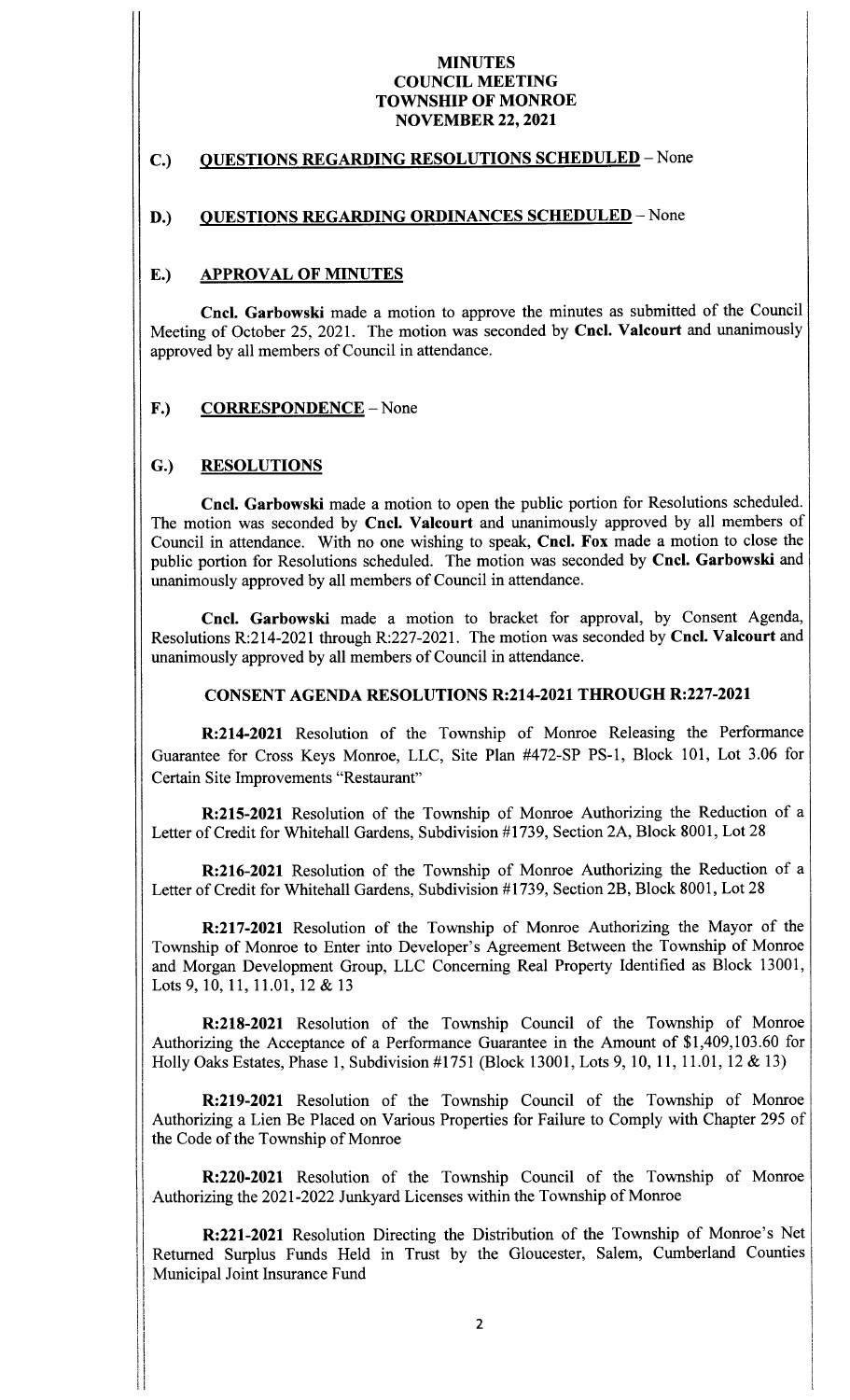## G.) RESOLUTIONS (cont'd)

R:222- 2021 Resolution of the Township Council of the Township of Monroe Transferring Funds for the Budget Year 2021

R:223- 2021 Resolution Adjusting Township of Monroe Tax Records

R:224-2021 Resolution Approving the Bill List and Paid List for the Council Meeting of November 22, 2021

R:225- 2021 Resolution of the Township Council of the Township of Monroe Authorizing the Purchase of One (1) McNeilus XC 32 Cu. Yd. Rear Loader Refuse Collection System Under a National Cooperative Purchasing Agreement

R: 226-2021 Resolution of the Township of Monroe Authorizing the Mayor to Execute a Settlement Agreement Between the Township of Monroe and Brandon Torres

R:227- 2021 Resolution Authorizing Closed Executive Session of the Township Council of the Township of Monroe to Discuss Litigation

Solicitor Trimble asked that Resolution R:217-2021 be approved based on Solicitor review. He noted, the litigation mentioned in Resolution R:227-2021 is concerning the Torres v. Monroe Township matter.

Cncl. Garbowski made a motion to approve Resolutions R:214-2021 through R:227-2021. The motion was seconded by Cncl. Valcourt and unanimously approved by all members of Council in attendance.

# H.) ORDINANCES

111

II f  $\mathbf i$ 

Cncl. Fox made a motion to open the meeting to the public for the Ordinances listed on enda for Second Reading and Public Hearing. The motion was seconded by Cncl. the agenda for Second Reading and Public Hearing. Valcourt and unanimously approved by all members of Council in attendance. With no one wishing to speak on the Ordinances for Second Reading, Cncl. McKinney made a motion to close the Public Hearing. The motion was seconded by Cncl. Pres. O' Reilly and unanimously approved by all members of Council in attendance.

0:24-2021 An Ordinance of the Township Council of the Township of Monroe Repealing Ordinance O:03-2021

Second Reading: The above Ordinance was published in an official publication for the Township of Monroe. This portion was opened to the public.

Cncl. Valcourt made a motion to approve Ordinance O:24-2021 for Second Reading and Public Hearing. The motion was seconded by Cncl. Pres. O'Reilly and unanimously approved by all members of Council in attendance.

## ROLL CALL VOTE TO APPROVE ORDINANCE 0:24-2021 FOR SECOND READING AND PUBLIC HEARING— 6 AYES (Falcone, Fox, Garbowski, McKinney, O' Reilly, Valcourt) 1 ABSENT (Wolfe)

Tally: 6 Ayes, 0 Nay, 0 Abstain, 1 Absent. Ordinance O:24-2021 was duly approved for Second Reading and Public Hearing.

0:25- <sup>2021</sup> An Ordinance of the Township Council of the Township of Monroe to Amend Chapter 175 of the Code of the Township of Monroe, Entitled "Land Management"

Second Reading: The above Ordinance was published in an official publication for the Township of Monroe. This portion was opened to the public.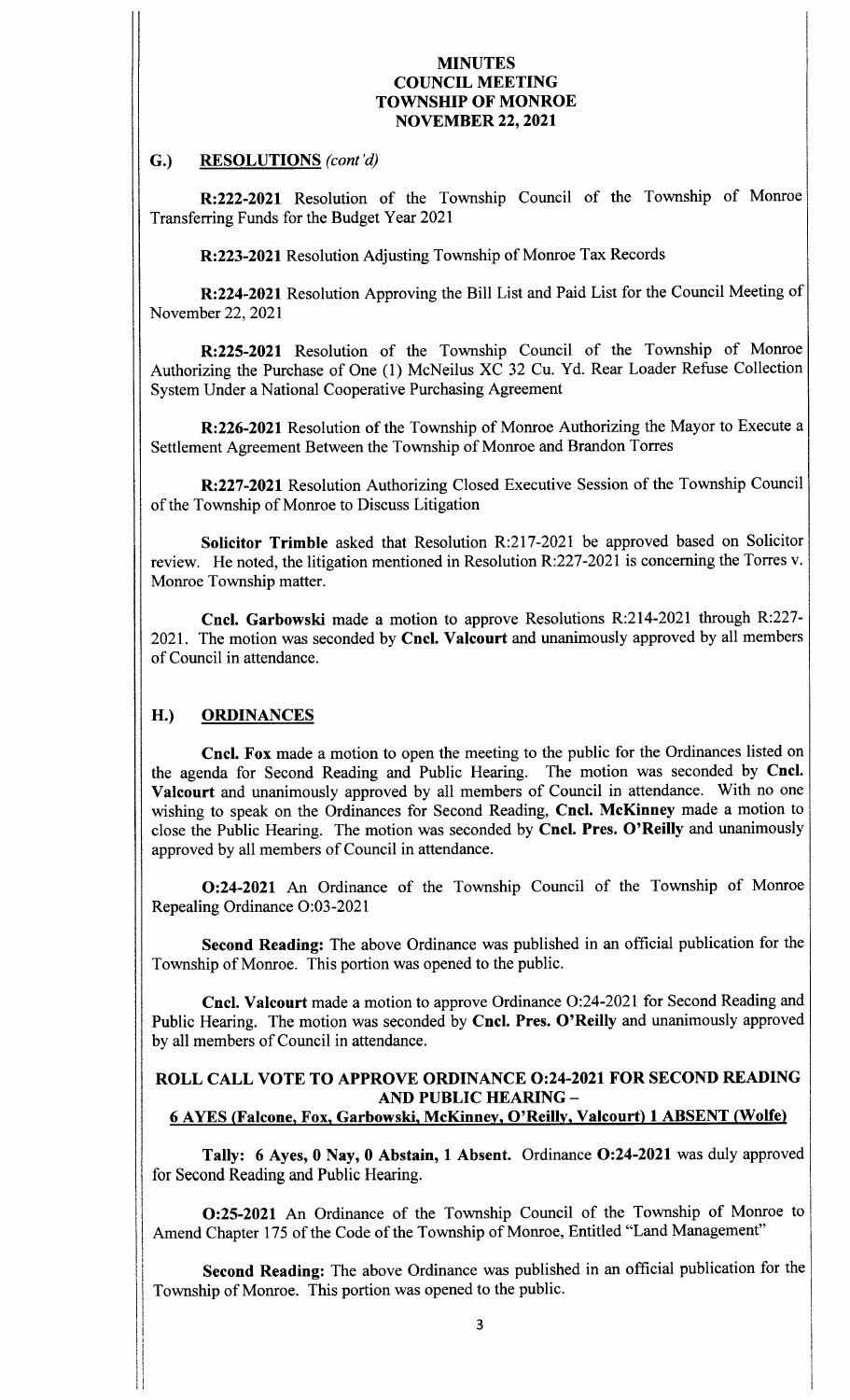## H.) ORDINANCES (cont'd)

Cncl. Fox made a motion to approve Ordinance O:25-2021 for Second Reading and Public Hearing. The motion was seconded by Cncl. McKinney and unanimously approved by all members of Council in attendance.

# ROLL CALL VOTE TO APPROVE ORDINANCE 0:25-2021 FOR SECOND READING AND PUBLIC HEARING—

# 6 AYES ( Falcone, Fox, Garbowski, McKinney, O' Reilly, Valcourt) 1 ABSENT ( Wolfe)

# I.) NEW BUSINESS - None

## J.) UNFINISHED BUSINESS

s1

Mayor DiLucia questioned why Resolution R:228-2021 was removed from this evening's Agenda. Cncl. Pres. O'Reilly explained, he would like Cncl. Vice-Pres. Wolfe to have the opportunity to be present and have further dialogue when Resolution R:228-2021 is presented.

# K.) REPORTS AND OTHER MATTERS

Mayor DiLucia spoke in reference to the Resolution that was approved and forwarded to the County regarding the Route 322 and Fries Mill Road project. He noted that he has received a letter from the County stating that they would be taking control of the intersection and that they would in-fact proceed with the project with an anticipated start date of spring 2022. The County has advised that they will be reaching out to the town in the future and that there may be some cost associated with the project. The Mayor noted, as the project moves forward, he will be able to identify if there will be any costs associated, however, currently there is \$9.5 million of State funding set aside for the project and as things develop, he will continue to provide a report.

Deputy Mayor DiLolle attended, alongside the Mayor, the Williamstown Fire Company's installation of officers. On November 21, 2021, he filled-in for the Mayor at the Faith Bible Church on Malaga Road, with Pastor Wilson. Faith Bible Church is breaking ground today with the hopes of having their church completed within the year.

Solicitor, Mr. Trimble reported on what his firm has been working on. They are finalizing the paperwork from the September Land Sale, preparing all of the deeds, and communicating with the buyers in order to present to Council to authorize the Mayor to sign those agreements and deeds. They are diligently working on the December 8<sup>th</sup> Land Sale, along with the Clerk's Office, the Director of Real Estate, the Tax Collector's Office, and the Zoning Officer. Mr. Trimble spoke regarding the letter the Mayor received from the County in reference to the Route <sup>322</sup> and Fries Mill Road project. In the letter, they spoke about certain work product that they were not sure had been completed. The Solicitor's office approximately two 2) weeks ago, forwarded to the County all of the work that his office had done in the last two and a half  $(2 \frac{1}{2})$  years showing the preparation work for the County to be able to move forward with construction, and as of today, he has not received any communication from the County requesting to schedule <sup>a</sup> meeting. Solicitor Trimble stated, he is ready, when the County is ready, to schedule a meeting in order to get that project moving and completed.

Director of Finance, Ms. Boyer wished everyone <sup>a</sup> Happy Thanksgiving.

Director of Parks & Recreation, Mr. Salvadori reported that the Main Street Express, the Reverse Parade, will be held on December 4<sup>th</sup> on Main Street beginning at 6 p.m. at the CVS parking lot. Radio Channel 97.7 is the station to tune into to be able to follow along with during the parade.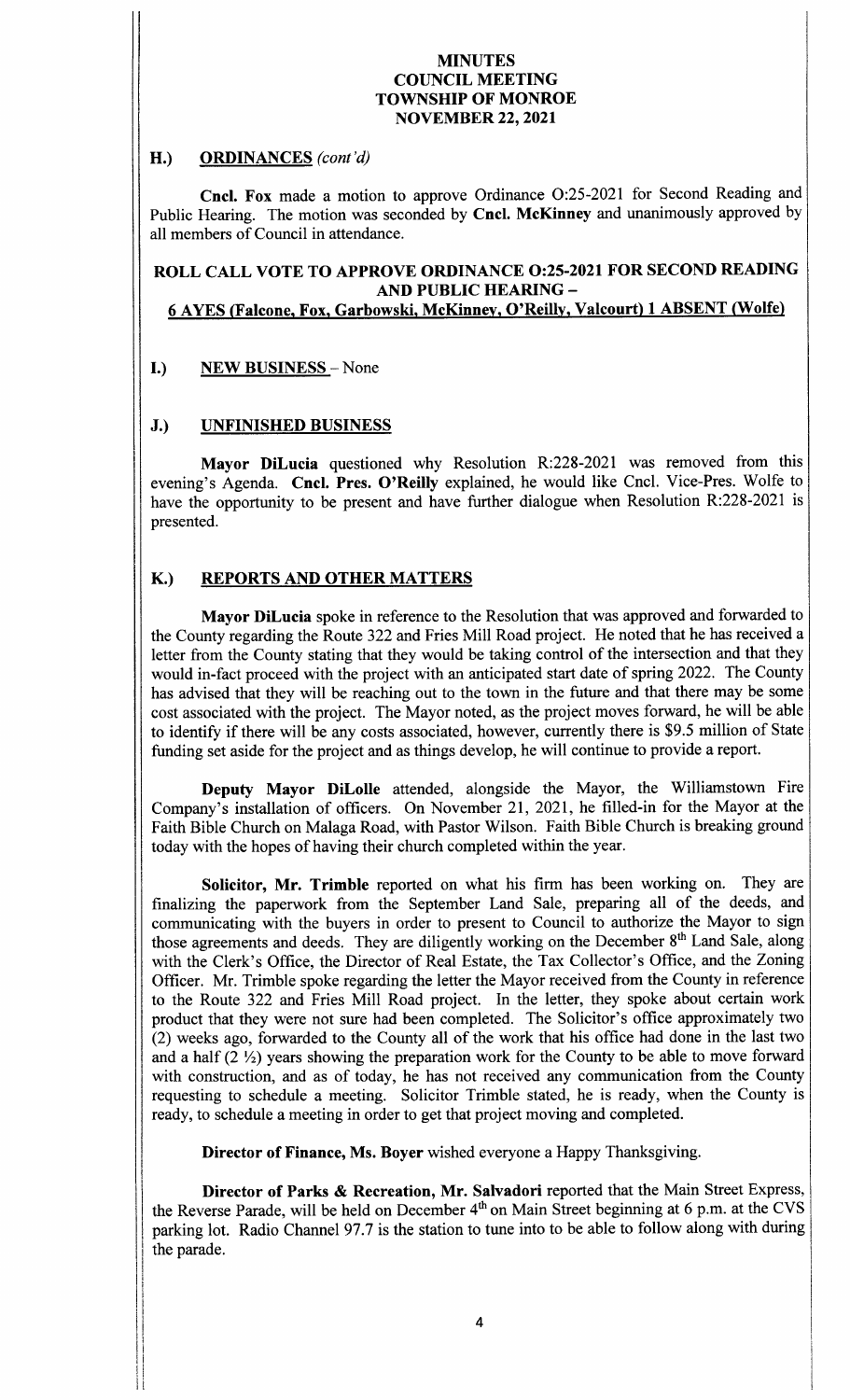## K.) REPORTS (cont'd)

ii

Director of Public Safety, Mr. Kurz stated, with the holidays quickly approaching, the Department is asking that the residents be more cautious on the roads. Mr. Kurz Police Department is asking that the residents be more cautious on the roads. welcomed the four (4) new officers who are graduating the academy next Monday and wished them the best. He reported that both of the volunteer fire departments have been extremely busy lately and are both doing an outstanding job with the workload. The EMS personnel are also doing an excellent job and are always in need of more help, noting, if anyone is interested in serving, to please visit the Township website for more information. Williamstown Fire serving, to please visit the Township website for more information. Company's Annual Christmas Tree Sale will begin Monday, November 29<sup>th</sup> behind their station. Mr. Kurz thanked the Mayor for attending the Installation of Officers' Banquet on November 5<sup>th</sup> and swearing-in the new officers. He congratulated all of the new officers of the Williamstown Fire Company for the year 2022.

Director of Public Works, Mr. Mercado announced that the Recycling Coach App, which began over a year ago, now has over 4,000 subscribers. A system to alert and notify residents as to any changes regarding pick-ups have been implanted within the app. The app is located on the Public Works section of the Township website for anyone that would like additional information. He encouraged the residents to download the app. Mr. Mercado noted, there has been discussion in reference to resuming Saturday openings for bulk drop-off and he will have more to report on this at the next Council Meeting.

Director of Real Estate, Ms. Matese advised, the next Land Sale is scheduled for December 8, 2021 beginning at 10 a.m. in the Courtroom. The list of the properties included as well as Ordinance O:23-2021 is published on the Township website.

Deputy Police Chief Sulzbach announced that Captain Eric Lewis will be retiring and his last day will be Wednesday, November 26, 2021, with his final call being held at 1:30 p.m.

Cncl. Fox congratulated the new officers and wished everyone a Happy Thanksgiving.

Cncl. Garbowski advised that the next Ordinance Committee Meeting is scheduled for December 1, 2021, however, as of right now, there is not <sup>a</sup> lot on the agenda, so it may be cancelled. He wished everyone a happy, healthy and safe Thanksgiving.

Cncl. McKinney spoke regarding the historic train station which was discussed at the last Council Meeting, advising that it has been determined that the train station does not belong to Monroe Township. The train station belonging to Monroe Township was destroyed many years ago when the lot where it was located was cleared. Cncl. McKinney attended the November 7<sup>th</sup> MMUA Board Meeting where they held their public hearing for the water and connection fee increases however there was no one in attendance wishing to speak. The connection fee increases, however, there was no one in attendance wishing to speak. MMUA approved the increase of water connection fees from \$3,300.00 to \$3,981.00 for water and an increase of sewer connection fees from \$3,100.00 to \$3,181.00 for service. The MMUA Board is actively advertising that Executive Order 229, which prevents utilities from being shut off, late payments and interest accruing, expires on December 31<sup>st</sup> of this year. Cncl. McKinney wished everyone a happy holiday.

**Cncl. Valcourt** reported that on November  $16<sup>th</sup>$ , she met with a resident who expressed his concerns with the section of Whitehall Road, spanning from Jackson Road down to Coles Mill Road. Cncl. Valcourt agrees with the resident's concerns, noting how dangerous it is, with no visible lines on the road, the overgrowth on the sides of the road and minimal street lights. She asked if there was anyway to have that section of the road re-striped. Director of Public Works, Nicholas Mercado advised, the development is responsible for <sup>a</sup> lot of the repair work. They have restored some of the roadway, but it has not been done properly. He will reach out to the developer to review the situation and to the Township's engineer to ensure the repairs are done in a timely manner.

Cncl. Pres. O'Reilly spoke in reference to where the Township stands with the Dog Park, asking if it is the County or the Pinelands that is holding up the project. Mayor DiLucia advised that the Pinelands was the hold up, however, it was discovered that the town has some